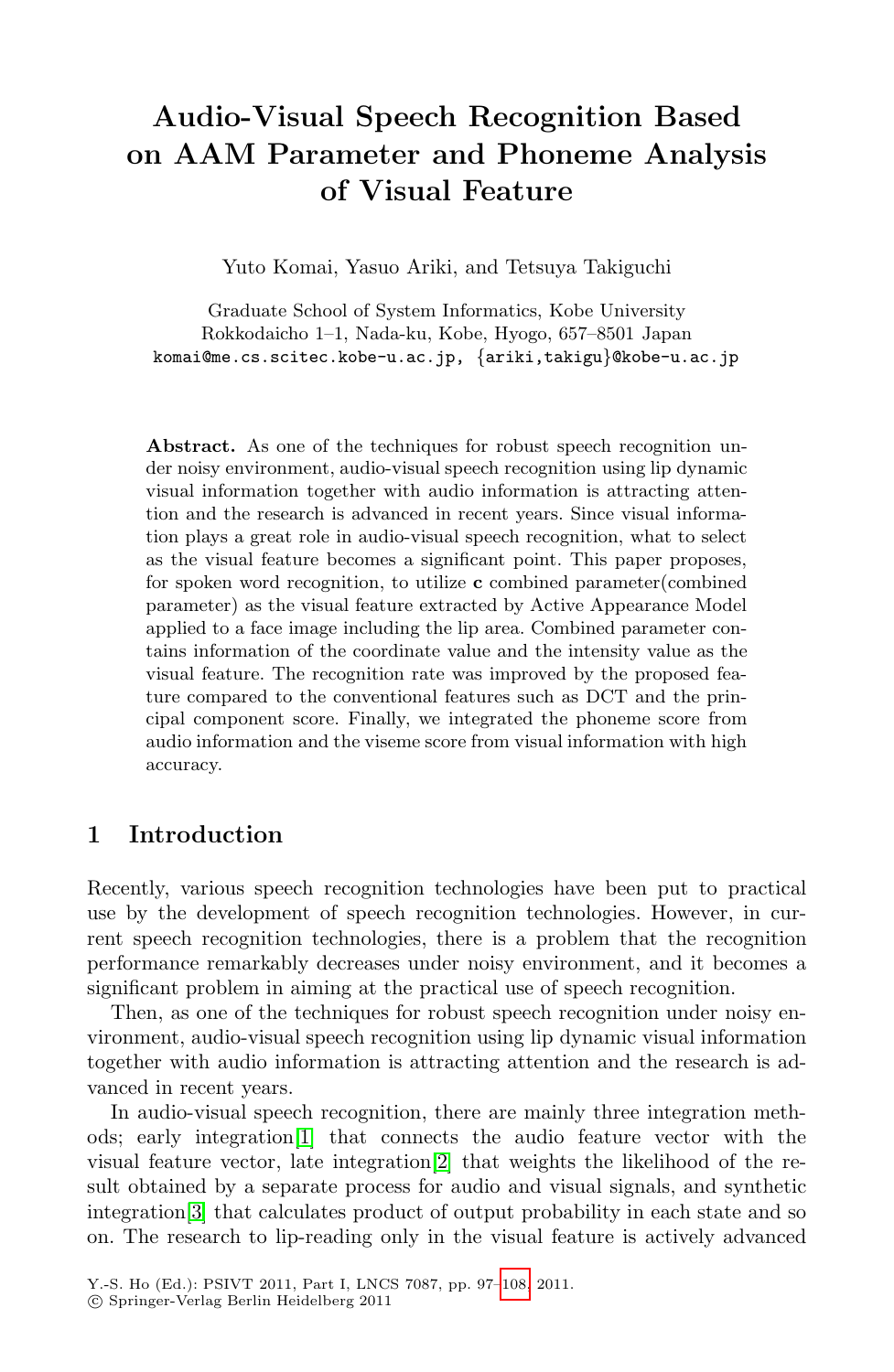because the visual feature, of course the audio feature, greatly influences the recognition rate in these processing. As the visual feature, various techniques such as width and height of lip[\[4\]](#page-11-3), optical flow[\[5\]](#page-11-4) and  $DCT[6]$  $DCT[6]$  are employed.

In our research, the lip area is automatically extracted by Active Appearance Models[\[7\]](#page-11-6)[\[8\]](#page-11-7) (AAM) regardless of speaker's position in the dynamic scene. Moreover, the combined parameter of AAM(**c** parameter) is employed as the feature parameter for utterance recognition. It is thought that shape information included in this parameter can express the lip contour movement, and texture information can express intensity changes such as tooth. Therefore, in this paper, we propose a method that constructs visual HMM using **c** parameter and integrates it with audio HMM. AdaBoost method[\[9\]](#page-11-8) is employed that uses the Haar-like feature as a face area extraction method, and the late integration that does not take care of audio-visual asynchrony is employed as an integrated method of audio and visual information.

# <span id="page-1-1"></span>**2 System Flow**

Fig. [1](#page-1-0) shows the block diagram of a processing flow. First, the face area is detected by AdaBoost method that uses the Haar-like feature on the input movie. This is because the extraction accuracy of the feature points by AAM search greatly depends on the initial search area. Therefore, the extraction accuracy of the feature points improves by giving the face area detected by AdaBoost as an initial search area of AAM.

Next, AAM is applied to the detected face area. This process contains two kinds of AAMs. One is the whole face AAM constructed with the training image set in which the feature points are given manually beforehand. The other is the lip area AAM constructed with feature points of the lip area.The purpose of utilizing two AAMs is to extract the feature points accurately on the lip area by applying the whole face AAM roughly at first and then applying the lip area AAM precisely on the extracted lip area. If **c** parameter extracted from the whole face AAM is used as a recognition parameter, the recognition rate might decrease by the information other than the lip area. Therefore, we use two kinds of AAMs to extract a more accurate parameter of the lip area.



<span id="page-1-0"></span>**Fig. 1.** System Flow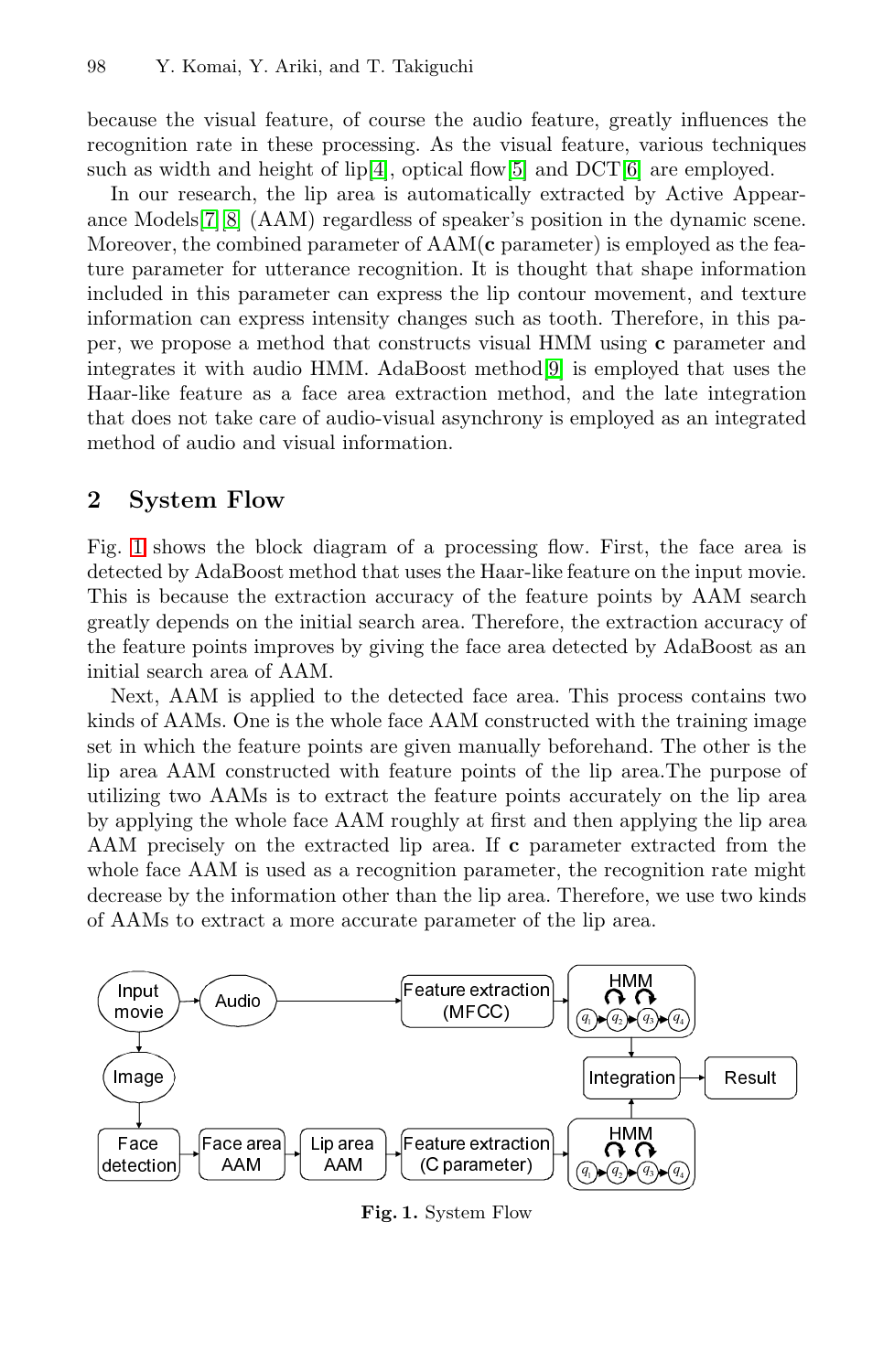When the lip area AAM is applied to the input image, **c** parameter that generates the most similar lip area image with the input image is extracted as the visual feature. In training, audio and visual HMMs are independently constructed by using the visual feature and audio feature extracted from the same movie. Finally, the recognition result is output by integrating likelihoods from visual HMM and audio HMM.

## **3 Feature Extraction**

#### **3.1 Active Appearance Models**

AAM is a technique to express the face model by the low-dimensional parameter. The subspace is constructed by applying PCA to shape and texture of face feature points.

The shape vector **s** that is composed of the feature points on the face image and mean shape  $\bar{s}$  is computed from the training image set. Inner texture of  $\bar{s}$ is normalized to mean shape. The shape vector **s** and the texture vector **g** are given in  $\mathbf{s} = (x_1, y_1, \dots, x_n, y_n)^T$ ,  $\mathbf{g} = (g_1, \dots, g_m)^T$ . where  $x_i, y_i$   $(1 \le i \le n)$ are the coodinates of the feature points.  $g_j$   $(1 \leq j \leq m)$  is the intensity value at each pixel within the area srrounded by  $\bar{s}$ , and mean intensity value  $\bar{g}$  can be computed from the training image set. Vectors **s** and **g** are expressed by using eigenvector matrices **<sup>P</sup>s** and **<sup>P</sup>g**, obtained by applying PCA to deviation from  $\bar{\mathbf{s}}$  and  $\bar{\mathbf{g}}$ , as shown in Eq. [\(1\)](#page-2-0) and Eq. [\(2\)](#page-2-0).

<span id="page-2-0"></span>
$$
\mathbf{s} = \bar{\mathbf{s}} + \mathbf{P_s} \mathbf{b_s} \tag{1}
$$

$$
\mathbf{g} = \bar{\mathbf{g}} + \mathbf{P}_{\mathbf{g}} \mathbf{b}_{\mathbf{g}} \tag{2}
$$

**<sup>b</sup>s** and **<sup>b</sup>g** are called the shape parameter and the texture parameter respectively, and shape vector **<sup>s</sup>** and texture vector **<sup>g</sup>** are converted to them. Moreover, **<sup>b</sup>s** and  $\mathbf{b}_{g}$  are combined and reduced as shown in Eq. [\(3\)](#page-2-1) by applying PCA because there is a correlation in shape and texture parameters.

<span id="page-2-1"></span>
$$
\mathbf{b} = \begin{pmatrix} \mathbf{W_s} \mathbf{b_s} \\ \mathbf{b_g} \end{pmatrix} = \begin{pmatrix} \mathbf{W_s} \mathbf{P}_s^T (\mathbf{s} - \overline{\mathbf{s}}) \\ \mathbf{P}_g^T (\mathbf{g} - \overline{\mathbf{g}}) \end{pmatrix} = \begin{pmatrix} \mathbf{Q_s} \\ \mathbf{Q_g} \end{pmatrix} \mathbf{c} = \mathbf{Qc}
$$
 (3)

where  $\mathbf{W}_s$  is the matrix that normalizes the difference of the unit between the shape vector and the texture vector. **Q** is an eigenvector matrix, and **c**, called combined parameter, is a parameter that controls both shape and texture. **s** and **g** are expressed as shown in Eq. [\(4\)](#page-2-2) and Eq. [\(5\)](#page-2-2) by **c**.

<span id="page-2-2"></span>
$$
\mathbf{s}(\mathbf{c}) = \bar{\mathbf{s}} + \mathbf{P_s} \mathbf{W_s}^{-1} \mathbf{Q_s} \mathbf{c}
$$
 (4)

$$
g(c) = \bar{g} + P_g Q_g c \tag{5}
$$

Thus, it becomes possible to treat shape and texture together by controlling parameter vector c.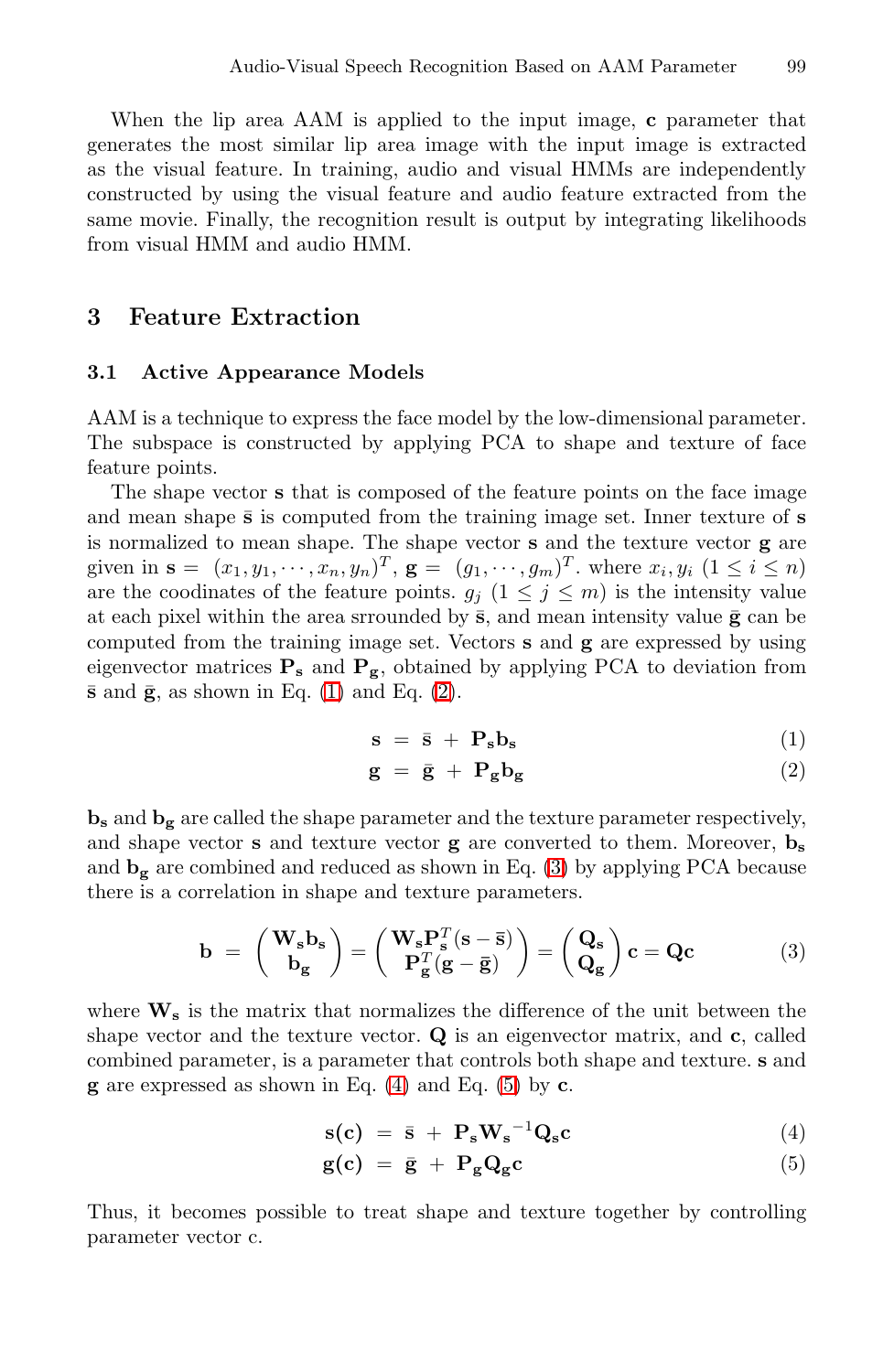

<span id="page-3-0"></span>**Fig. 2.** Construction of two kinds of AAMs

## **3.2 Model Construction**

Two kinds of AAMs are constructed as described in Chapter [2.](#page-1-1) The whole face AAM is constructed by using the shape information and the inside texture information from the training image set with the feature points manually given to the whole face as shown in Fig. [2.](#page-3-0) The lip area AAM is constructed with the shape information and the inside texture information extracted automatically from the feature points only on the lip area extracted by the whole face AAM.

## **3.3 Combined Parameter**

Since the images with the mouth opening and closing are included in the training data set of AAM, the various movements of the lip can be expressed by changing **c** parameter as shown in Fig. [3.](#page-4-0) Since **c** parameter has information on detailed shape and the intensity value of the lip, we propose to utilize **c** parameter as the visual feature. As an extraction method of **c** parameter, error **e** between the image **g**(**c**) generated by AAM (this is called a model image) and the input image is formulated as shown in Eq. [\(6\)](#page-3-1).

<span id="page-3-1"></span>
$$
e(c, p) = ||g(c) - I_i(W(p))||^2
$$
 (6)

where  $\mathbf{I}_i(\mathbf{W}(\mathbf{p}))$  is the image obtained by Affine transform to the input image  $\mathbf{I}_i$ . **p** is an Affine parameter of scaling, rotation and translation and **W** is a function that executes the Affine transform. The number of dimension of **c** is set to 10. 78 training images are prepared. Since the video rame rate is about 1/3 of audio frame rate in our data set, there is a possibility that the visual recognition rate decreases compared to the audio recognition rate. Therefore, it is interpolated by the cubic spline function between visual frames. **c** parameters obtained thus, its  $\Delta$  and  $\Delta\Delta$  coefficients with 30 dimensions in total are finally used as the visual feature.

## **3.4 Additional Feature**

In order to compare with **c** parameter, 2D DCT and pixel values on the lip area are extracted. The lip area is located by the whole face AAM, and the area is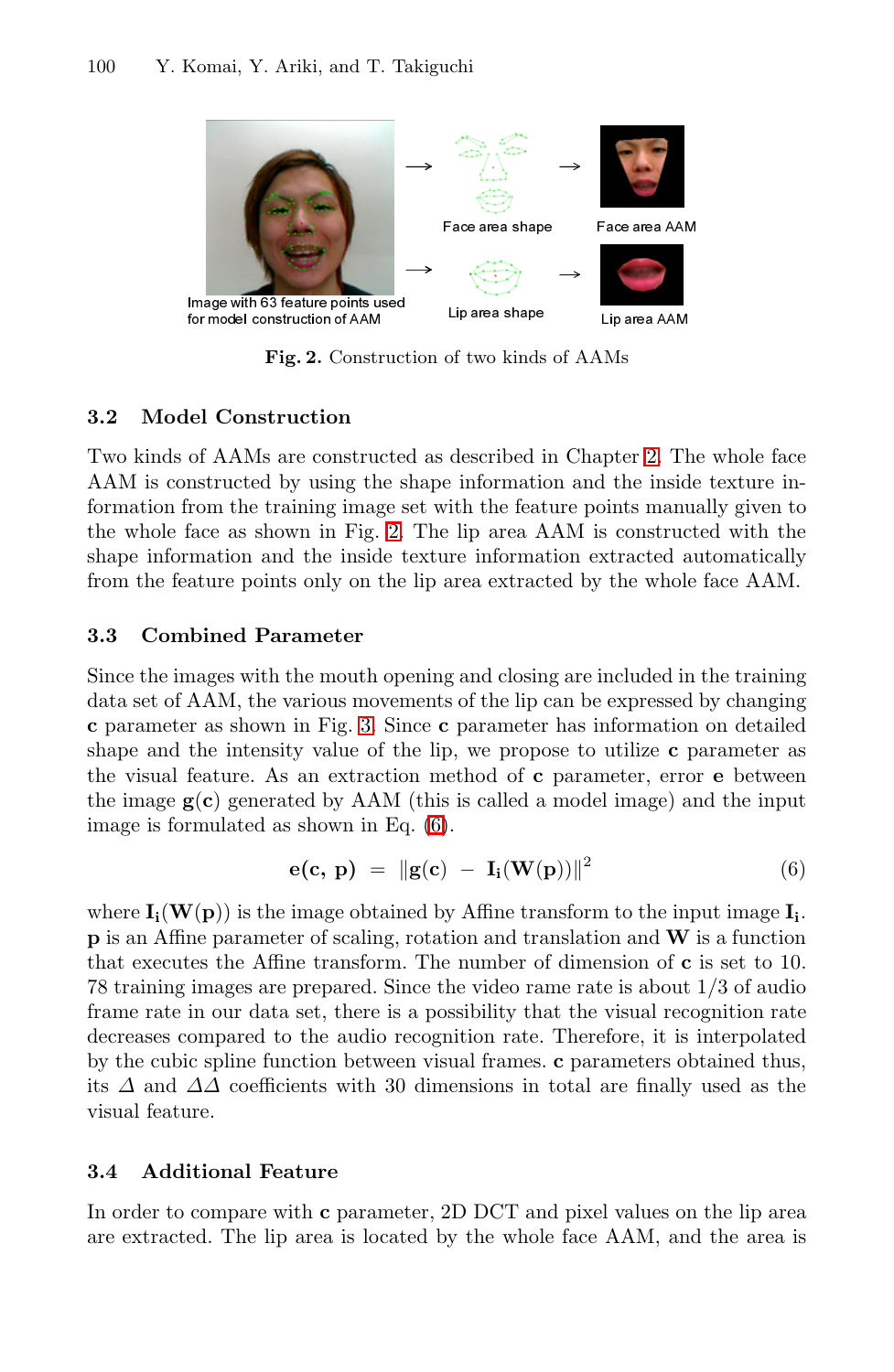

<span id="page-4-0"></span>**Fig. 3.** Example of model images generated by changing c parameter (in a counterclockwise fashion from the top middle, mean texture, the closed lip, utterance  $\langle a \rangle$ ,  $\langle i \rangle$ and  $/u/.)$ 

normalized to the square with the fixed ratio of width to hight and converted into the gray scale. The feature is extracted on this area. A square size is 32 32 pixel. PCA is applied to this 1024 dimensional vector of pixel values for the dimension reduction. The number of dimension is set to 10 according to the cumulative contribution ratio  $90\%$ . PCA score, its  $\Delta$  and  $\Delta\Delta$  coefficients with 30 dimensions in total are used as the feature of PCA score. In a case of 2D DCT, after DCT operation, 16 low-frequency components are selected because the information concentrates on the low-frequency region in DCT. DCT, its  $\Delta$ and  $\Delta\Delta$  coefficients with 48 dimensions in total are used as the feature of DCT.

# **4 Recognition Method**

As a recognition method, both word type HMM and subword type HMM are used. MFCC with 12 dimensions and logarithm power, their  $\Delta$  and  $\Delta\Delta$  coefficients with 39 dimensions in total are used as the audio feature. A final likelihood is calculated by the late integration of audio and visual information as shown in Eq.  $(7)[2]$  $(7)[2]$ .

<span id="page-4-1"></span>
$$
L_{A+V} = \alpha L_A + (1 - \alpha)L_V, \quad 0 \le \alpha \le 1 \tag{7}
$$

where  $L_{A+V}$  is a likelihood after integration,  $L_A$  and  $L_V$  are likelihoods of audio and visual features respectively.  $\alpha$  is the combination weight.

# <span id="page-4-2"></span>**5 Experiment**

## **5.1 Experimental Condition**

We used ATR phoneme balance words  $(216 \text{ words}) \times 10$  sets and single set of 100 words (different from 216 words) chosen at random from ATR phoneme balance sentences as an utterance words. Logicool Qcam Orbit MP was used as a filming equipment and SONY ECM-PC50 was also used as a microphone. Resolution was  $960\times720$  pixel, and the frame rate was 30fps.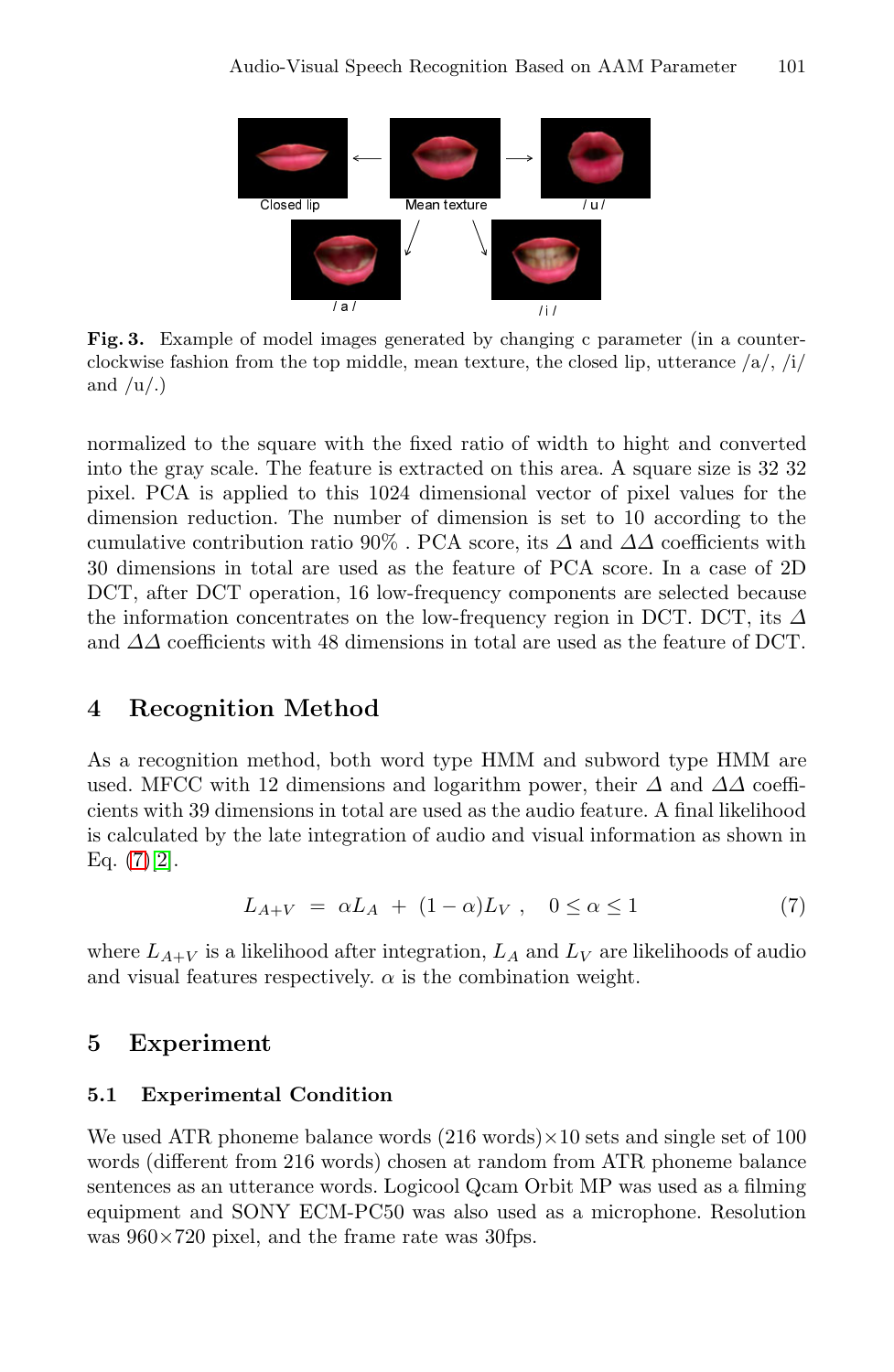

<span id="page-5-0"></span>**Fig. 4.** Recognition results by various audio and visual features in different conditions

One specific speaker uttered in a clear tone with the frontal face. The distance from the speaker to the camera was about 40cm. The noise was added onto the speech so that SNR became 5dB, 0dB and -5dB. The leave-one-out method was applied to  $216$  words $\times 10$  sets, and the recognition rate was the average over the 10 sets. We call this experiment as one under the language closed condition because the same 216 words are used for training and recognition. In addition, 216 words $\times$ 10 sets were used for training, and 100 words $\times$ 1 set were recognized. We call this experiment as one under the language open condition, because 100 words are recognized different form 216 words used for training. Word type HMMs were constructed with 5 states and 4 mixtures and used in the language closed condition. As subword type HMMs, monophone HMMs were constructed and used in both the language closed and open conditions. The number of mixture was experimentally chosen for the best one in the language open condition.

#### **5.2 Recognition Result by Using Respective Feature**

Fig. [4](#page-5-0) shows the result of the utterance recognition carried out separately using the visual feature and audio feature respectively. Closed1 in Fig. [4](#page-5-0) indicates the recognition rate by word type HMM, closed2 is by subword type HMM in the language closed condition, and open is in the language open condition. C parameter(face) and C parameter(lip) indicate the recognition results by **c** parameter extracted from the whole face AAM and the lip AAM respectively.

Comparing these results in terms of the features, a high recognition rate was obtained by the conventional features and **c** parameter in closed1. Moreover, it was confirmed that the lip area **c** parameter was more effective than the conventional features in closed2 and open.

Comparing these results in terms of the conditions, the recognition rate decreased in closed2 and open compared with closed1 for the visual feature while it was high in any condition for audio feature. The difference of the conditions between closed1 and closed2 was the HMM type; word type HMM or subword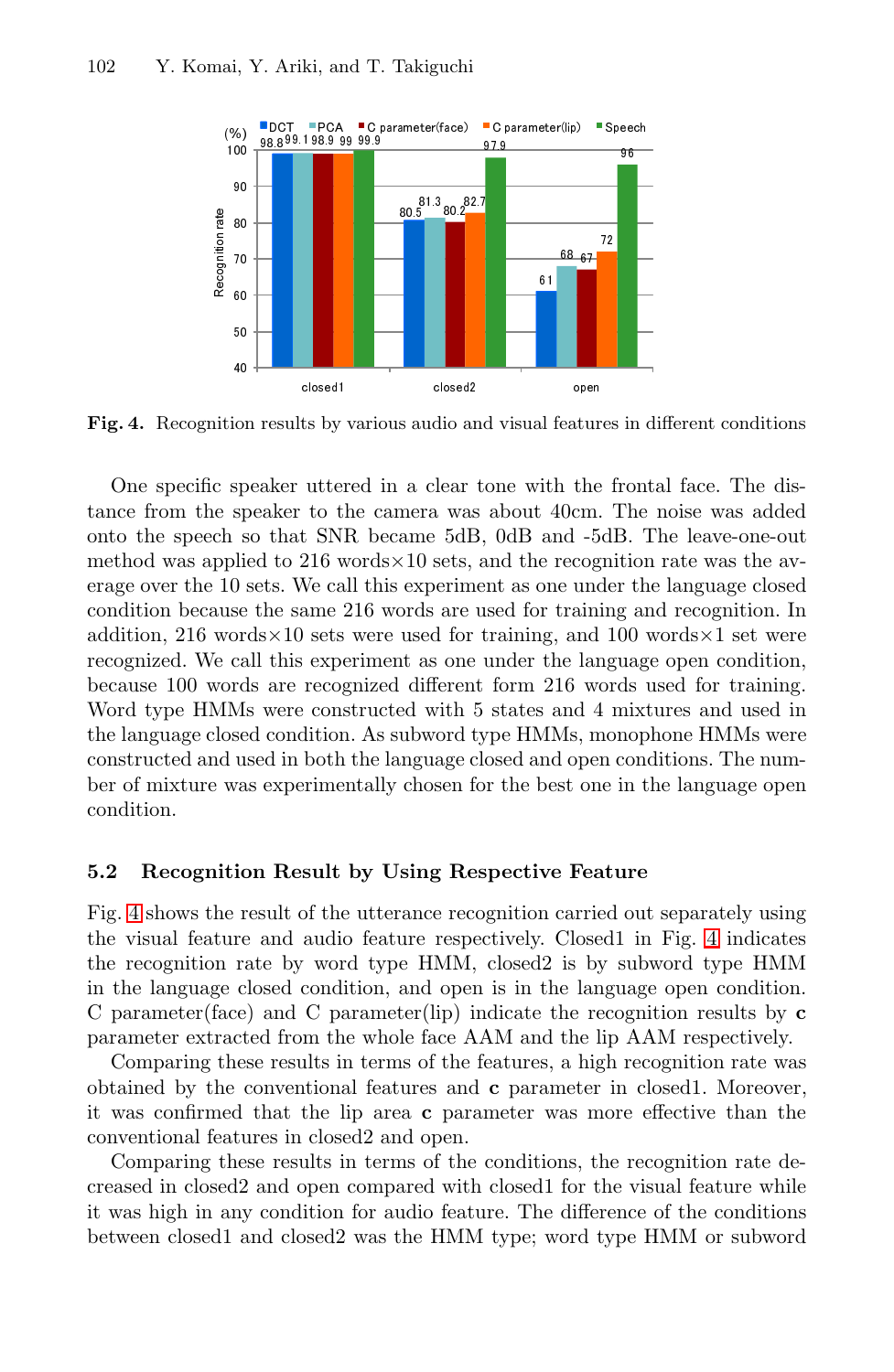

the number of mixtures(closed2)

<span id="page-6-1"></span><span id="page-6-0"></span>**Fig. 5.** Recognition rates as a function of **Fig. 6.** Recognition rates as a function of the number of mixtures(coon) the number of mixtures(open)

type HMM. The recognition rate by the subword type HMM was lower than that by the word type HMM because connected training of the phoneme was necessary for the subword type HMM. In the open condition, the recognition rate was lower than that in closed2. Fig. [5](#page-6-0) and [6](#page-6-1) show the recognition rates by the visual HMMs as a function of the number of mixtures. In the figure, as the number of mixtures increases, the recognition rate is improved in closed2. Since the increase of the number of mixtures leads to the complex model and the training words and test words are same in closed2, it seems that the model is over-fitted to the training data. On the other hand, the recognition rate tends to be lower as the number of mixtures increases in open. Due to this reason, in closed2, the recognition rate is higher than that in open.

#### **5.3 Integrated Result of Audio and Visual Features**

In order to integrate the visual result with the audio result under noisy environment, output likelihood by visual HMM with **c** parameter and that by audio HMM were integrated by Eq. [\(7\)](#page-4-1). Fig. [7](#page-7-0) shows the recognition results at 5dB, 0dB and -5dB SNR of the speech data. The weight  $1 - \alpha$  to visual feature was increased by 0.1 from 0.0 to 1.0.

Three types of integration of the visual HMMs were carried out with the subword type audio HMM. They were word type visual HMM(closed1), subword type visual HMM(closed2) in the language closed condition and subword type visual HMM(open) in the language open condition respectively. A horizontal axis in Fig. [7](#page-7-0) indicates the weight to visual feature. The weight 0 corresponds to audio feature only, and 1 to visual feature only.

From Fig. [7,](#page-7-0) it can be seen that, in any conditions, the recognition rate is comparatively acceptable in clean and 5dB SNR environment. Therefore, the recognition rate is high at any values of the weight and is improved by taking the optimum value of the weight. The recognition rate by audio HMM greatly falls down in the strong noisy environment at 0dB and -5dB SNR. However, it can be improved by increasing the weight to the image. From these results, it can be confirmed that the recognition rate is improved compared with audio feature by integrating the visual feature and audio feature under noisy environment.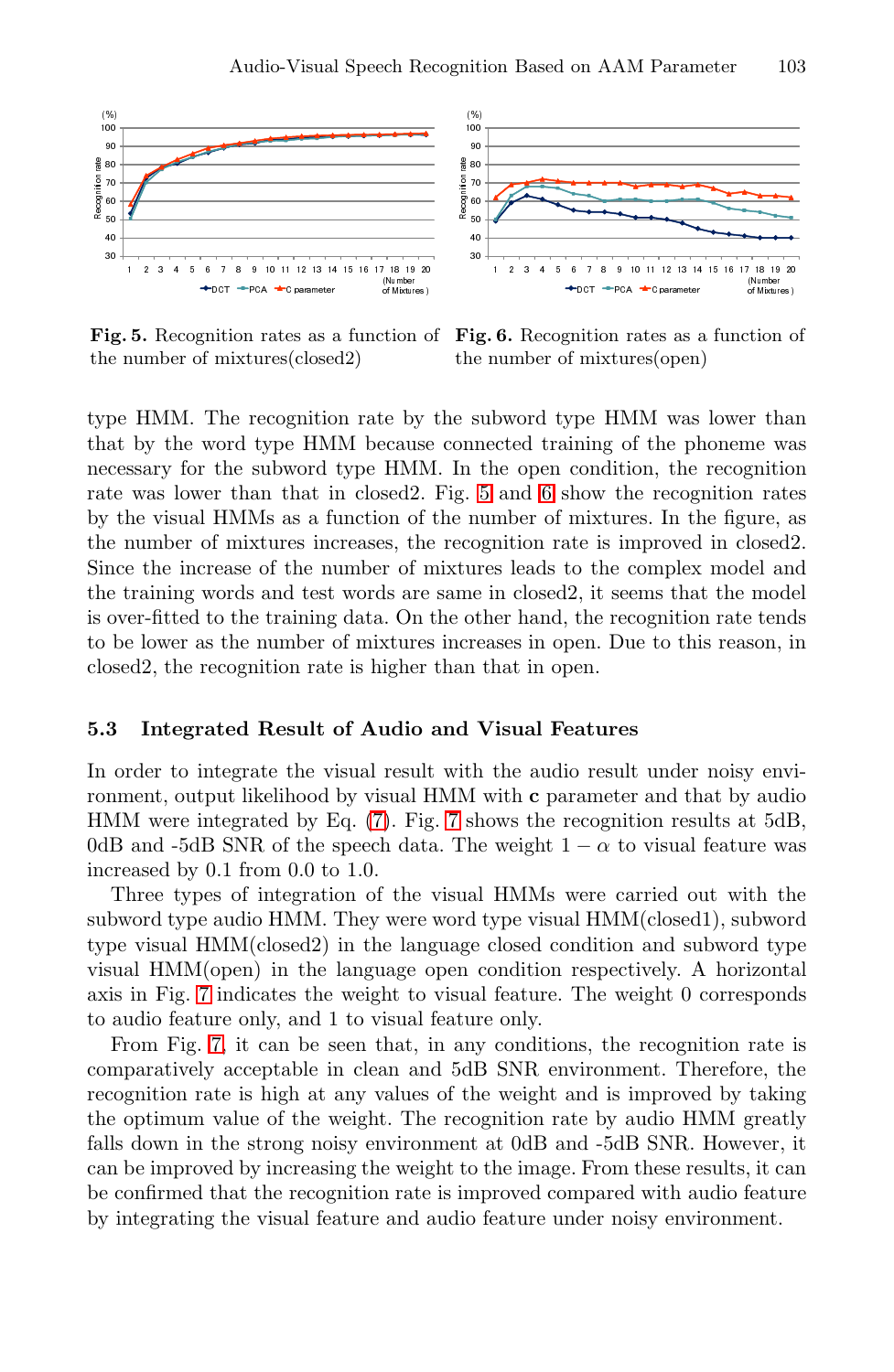

<span id="page-7-0"></span>**Fig. 7.** Integrated result of audio and visual features

# **6 Phoneme Analysis of Visual Feature**

#### **6.1 Continuous Phoneme Recognition**

In order to investigate the recognition accuracy of each phoneme using audio and visual features, continuous phoneme recognition was carried out for words. The language model was phoneme pair such that vowel appears after consonant and consonant appears after vowel at equal probability. The acoustic model and the visual model were the subword type audio HMM and the subword type visual HMM trained by 216words×10 sets, and the recognition words were 100 words used in the language open condition. The visual feature was **c** parameter.

Fig. [8](#page-8-0) shows the confusion matrix of the phoneme recognition in language open condition by audio features, and Fig. [9](#page-8-1) shows the confusion matrix of the phoneme recognition in language open condition by **c** parameter. "IN" and "LA" in the figure indicate the number of insertion errors and the number of deletion errors respectively. MoreoverCin order to evaluate the phoneme recognition accuracy, the phoneme correct and the phoneme accuracy of vowel, consonant and all phonemes were computed. The phoneme correct and the phoneme accuracy correspond to word correct and word accuracy respectively when the phoneme is regarded as a word.

Table [1](#page-8-2) shows the result. In the table, the recognition accuracy is approximately 80% in both vowel and consonant in audio. However, the recognition accuracy of consonant is about 12% in open condition by visual feature though vowel is approximately 70%, and the accuracy of all phonemes is approximately 40%. Thus, it can be said that consonants are not recognized well by the visual feature.

#### <span id="page-7-1"></span>**6.2 Analysis of False Recognition of the Phoneme**

In Fig[.8](#page-8-0) and Fig[.9,](#page-8-1) both vowel and consonant recognition accuracies are high by audio feature. On the other hand, in **c** parameter, vowels are recognized well to some degree, but various errors occur more than audio feature in consonants.

The insertion error occurs a lot in "r". It is thought that the shape of the mouth becomes same in "a" and "ra" and it can not be distinguished because "r" is a consonant uttered by the movement of the tongue only. The deletion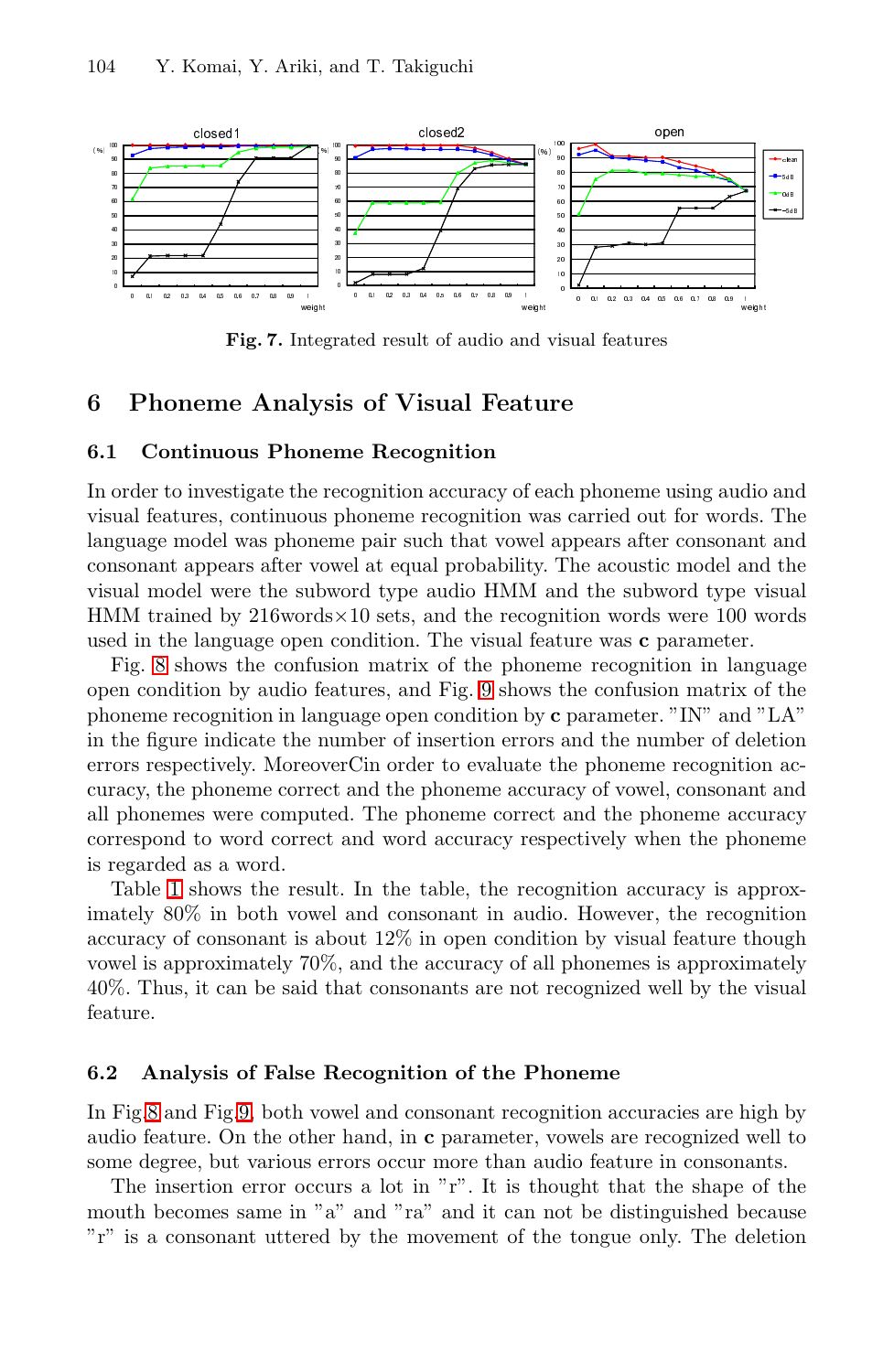|           | Audio |       | Visual                                             |       |         |       |
|-----------|-------|-------|----------------------------------------------------|-------|---------|-------|
|           | Open  |       | Open                                               |       | Closed2 |       |
|           |       |       | Accuracy Correct Accuracy Correct Accuracy Correct |       |         |       |
| Vowel     | 82.91 | 82.91 | 67.81                                              | 68.38 | 65.46   | 66.21 |
| Consonant | 72.4  | 75.38 | 11.85                                              | 21.58 | 37.46   | 45.87 |
| All       | 77.65 | 79.26 | 40.74                                              | 45.74 | 52.86   | 57.05 |

<span id="page-8-2"></span>**Table 1.** Phoneme correct and phoneme accuracy  $(\%)$ 



<span id="page-8-0"></span>**Fig. 8.** Phoneme confusion matrix by audio feature (open)

<span id="page-8-1"></span>**Fig. 9.** Phoneme confusion matrix by visual feature (open)

error occurs a lot in " $N$ ". When " $N$ " appears at the end of the word, the mouth becomes in a closed shape. Since the mouth is closed before and after the utterance, it is regarded as a silent section, then the deletion error occurs. Moreover, when "N" appears in the word, the shape of the mouth is kept similar to the previous vowel. Therefore, it is thought that the deletion error is increased because "N" has a large variance and sparse feature. The substitution error occurs in various phonemes. For instance, "k" is falsely recognized as the consonants such as "g", "n" and "r". It is thought that the substitution error occurs because there is no movement of the mouth in these consonants.

#### **6.3 Experiment with Viseme**

The reason why the false recognition described in [6.2](#page-7-1) is caused is attributed to the fact that the phoneme is a minimum unit representing the sound. When the phoneme is applied to the visual feature, the phonemes with the same shape of the mouth such as "k" and "g" cannot be distinguished. Therefore, the viseme will be the best unit, instead of the phoneme, to represent the visual feature.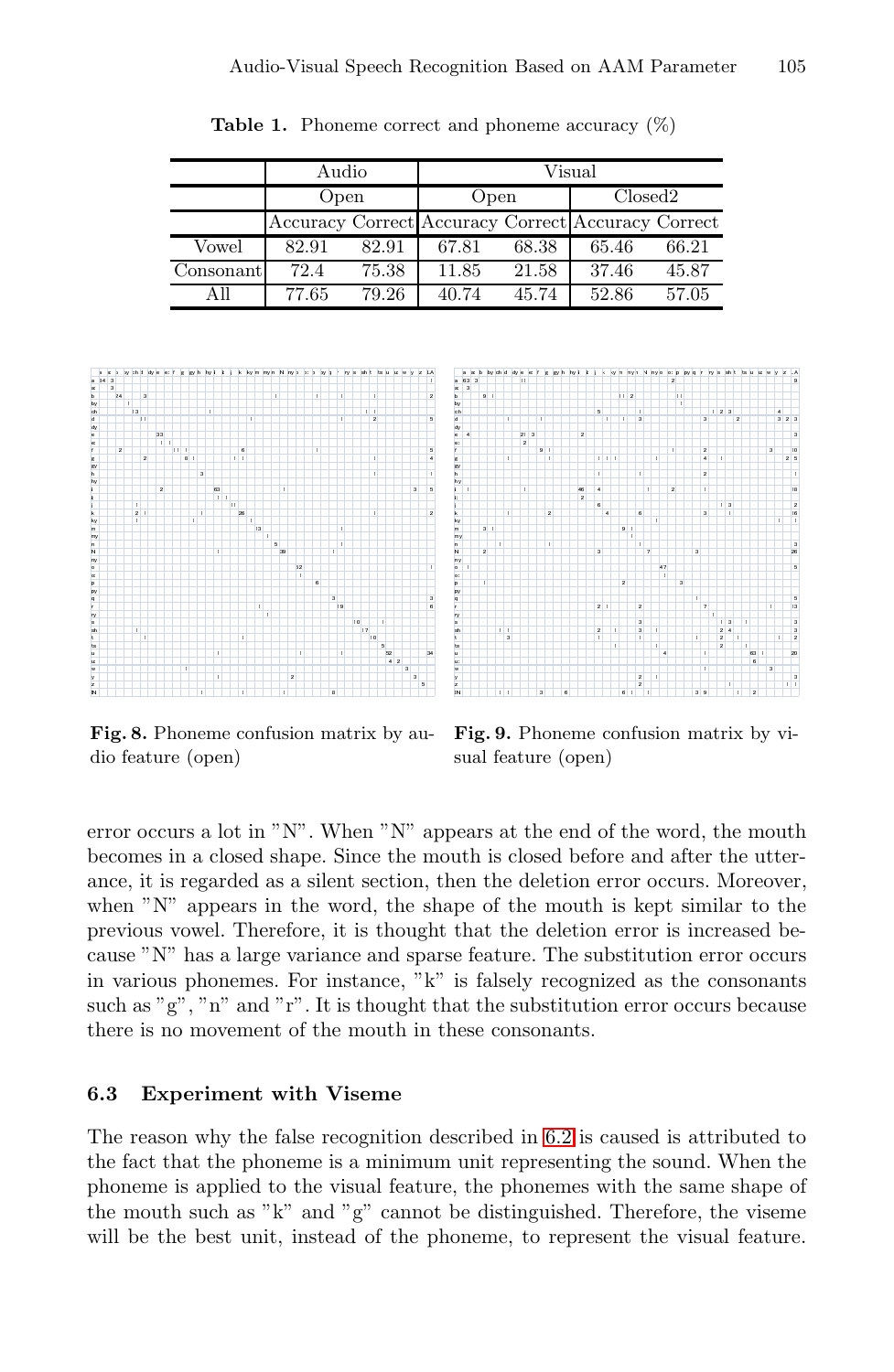

<span id="page-9-0"></span>**Fig. 10.** Integrated result when the viseme is used for visual information and phoneme is used for audio information

<span id="page-9-1"></span>

|           | Open  |       | Closed <sub>2</sub>               |       |  |
|-----------|-------|-------|-----------------------------------|-------|--|
|           |       |       | Accuracy Correct Accuracy Correct |       |  |
| Vowel     | 75.9  | 75.9  | 78.21                             | 78.58 |  |
| Consonant | 47.69 | 57.85 | 63.28                             | 68.44 |  |
|           | 62.54 | 67.35 | 71.59                             | 74.08 |  |

**Table 2.** Viseme correct and viseme accuracy  $(\%)$ 

From this viewpoint, the viseme was employed as a unit to represent the visual feature, referring to Fukuda[\[10\]](#page-11-9), and the visual data was recognized as was done in Chapter [5](#page-4-2) by visual HMM and the result was integrated with the audio result. The number of mixtures was set to 12 based on the best result using the viseme. There were some words that could not be distinguished like "eikyou" and "eigyou" because both became "eisyou" in viseme. For such words, the same output likelihood from the visual HMM was integrated with those from the audio HMMs with different phoneme sequence. Fig. [10](#page-9-0) shows the integrated result in closed2 and open.

In the figure, it can be confirmed that the recognition results are better than those in Fig. [7,](#page-7-0) because the recognition rate by the visual HMM using viseme is higher than that using phoneme shown in Fig. [7.](#page-7-0) Therefore, the highest accuracy is obtained by integrating the recognition results using phoneme for audio feature and viseme for visual feature.

As the experiment, the continuous viseme recognition was carried out. Fig. [11](#page-10-1) shows the confusion matrix, and Table [2](#page-9-1) shows the correct and the accuracy when viseme is used.

Comparing Table [2](#page-9-1) with Table [1,](#page-8-2) the viseme greatly improved the recognition accuracy in both vowels and consonants, compared to the phoneme case. However, it is still low by about 10 points in closed2 compared to audio. In Fig. [11,](#page-10-1) "N" has still many deletion errors as is described in [6.2](#page-7-1) for the phoneme, and "t" has many substitution errors with various visemes. Viseme "t" includes the phoneme " $t$ ", "d" and "n". In order to discriminate these, it is important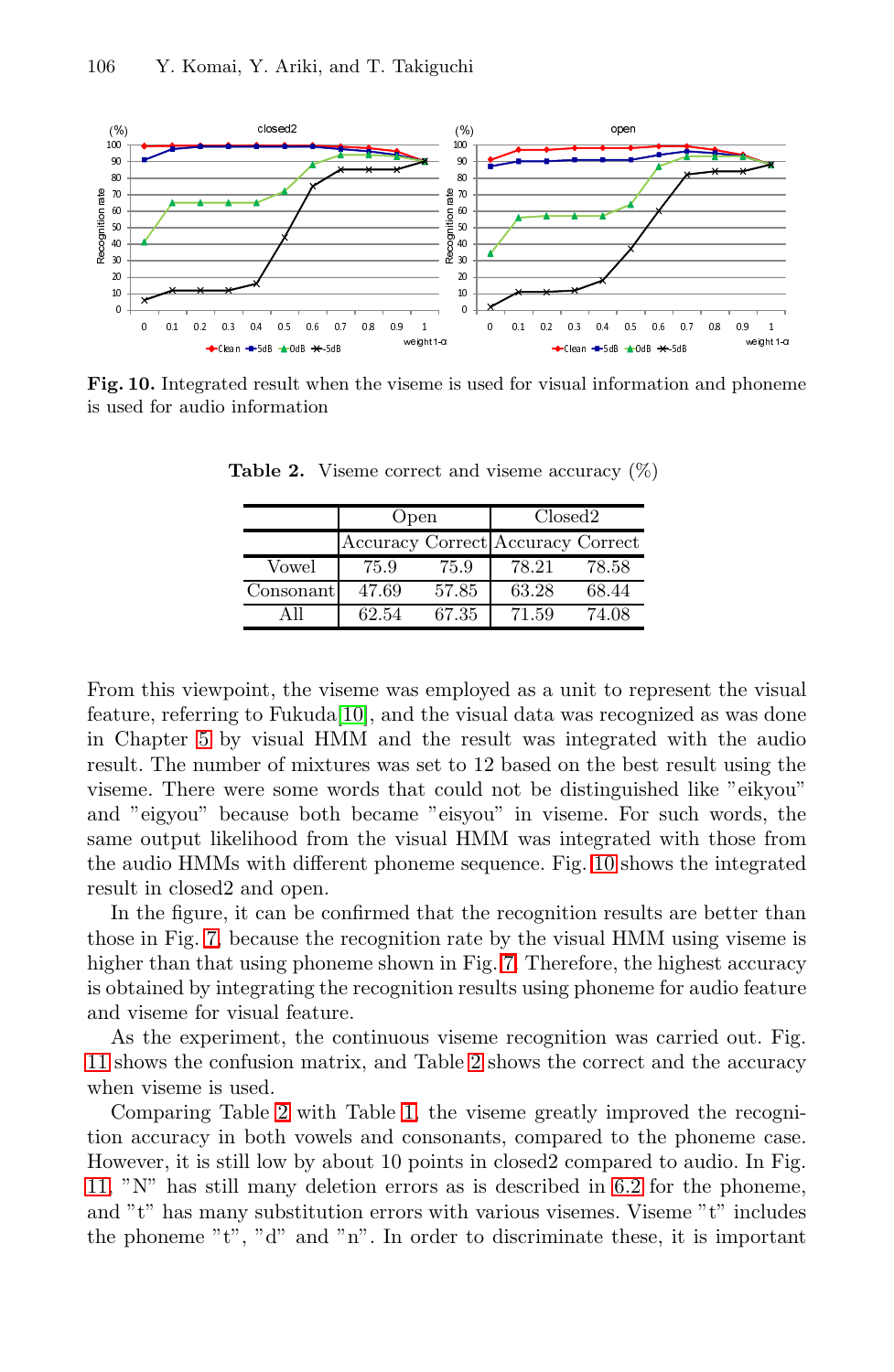

<span id="page-10-1"></span>**Fig. 11.** Viseme confusion matrix using *<sup>c</sup>* parameter(open)

to extract the movement of the tongue because they are uttered by changing the tonge position. Moreover, if they can be discriminated, the accuracy of the viseme "vf" will be improved that has many substitution error to "t".

It is thought that there will be still room in the improvement of the visual feature. In the future, we will investigate the feature that can be extracted from the movement of the tongue described above, and the feature that can recognize "N" clearly.

# **7 Conclusion**

We proposed to utilize **c** parameter extracted by Active Appearance Model applied to a face image for the utterance recognition. The effectiveness was confirmed by integrating **c** parameters as the visual feature with the audio feaure. The difference between the phoneme recognition accuracy by the audio feature and the visual feature was clarified by calculating the phoneme confusion matrix. In addition, the phoneme score from audio feature and the viseme score from visual feature were integrated with high accuracy.

In our approach, the utterances spoken by one specific speaker with a clear tone were recognized in the experiment. Future tasks include the recognition of utterances spoken by more people, new integration method of audio and visual feature, weight optimization technique, recognition of speech with spontaneous tone, application of AAM to images with various face directions, expansion to continuous speech recognition, and robustness to the difference of time session. Though monophone type HMM was used in this experiment because of the data amount, a further improvement of the recognition rate will be expected by increasing the data amount and using triphone type HMM.

# <span id="page-10-0"></span>**References**

1. Potamianos, G., Graf, H.P.: Discriminative Training Of HMM Stream Exponents For Audio-Visual Speech Recognition. In: Proceedings of the 1998 IEEE International Conference on Acoustics, Speech, and Signal Processing (ICASSP 1998), Florham Park, NJ, pp. 3733–3736 (1998)